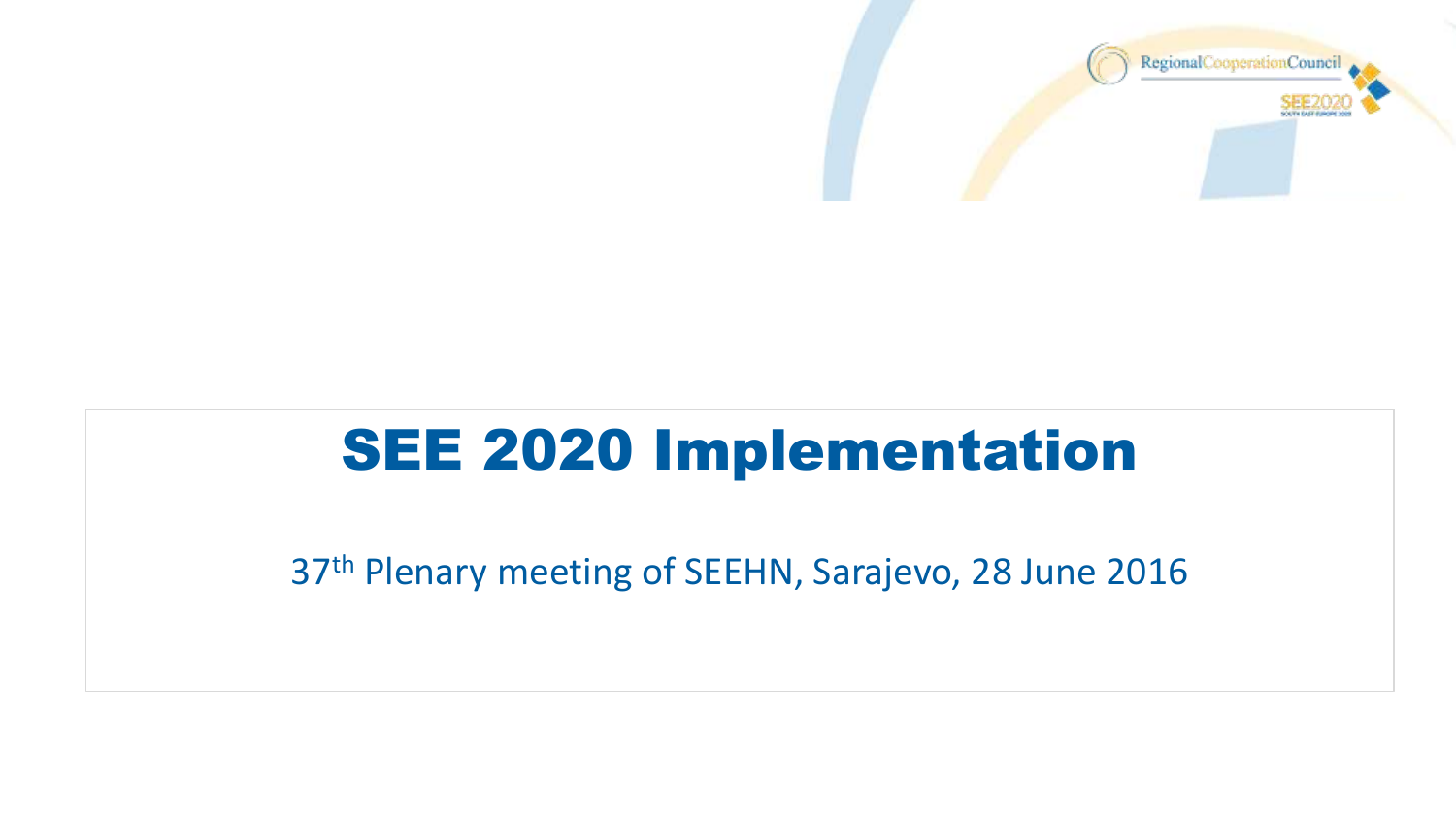

## **SEE 2020 Strategy**

SEE 2020 materialized as a response to Europe 2020, as the region was left out of the main European growth framework.

At the Ministerial meeting on November 9, 2012:

- $\checkmark$  Ministers of Economy adopted 11 regional and 77 national headline targets to be reached by 2020
- $\checkmark$  RCC was tasked to coordinate the SEE2020 implementation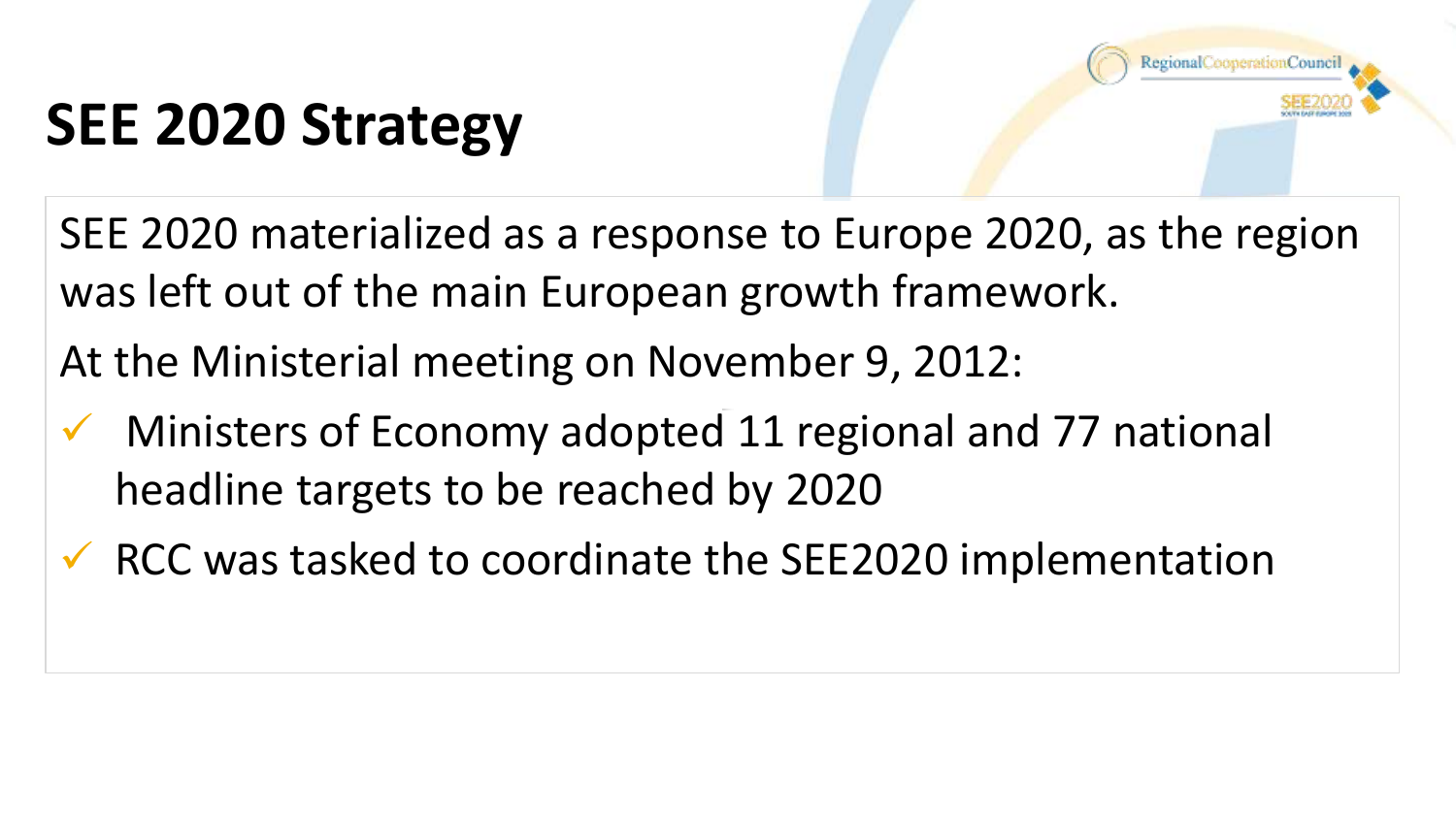## **South East Europe 2020**

RegionalCooperationCouncil

#### **Integrated growth**

*deeper regional trade and investment linkages and policies enhancing the flow of goods, investment, services and persons*

#### **Smart growth**

*commitment to compete on value added, promoting knowledge and innovation across the board*

## **SEE 2020**

### Vision

#### **Inclusive growth**

*skills development, employment creation and labour market participation by all (minorities &vulnerable groups), health and well being*

#### **Sustainable growth**

*enhancing competitiveness, entrepreneurship and a commitment to greener and more energy-efficient development*

#### **Governance for growth**

*improving the capacity of public administrations to strengthen the rule of law and reduce corruption so as to create a business-friendly environment*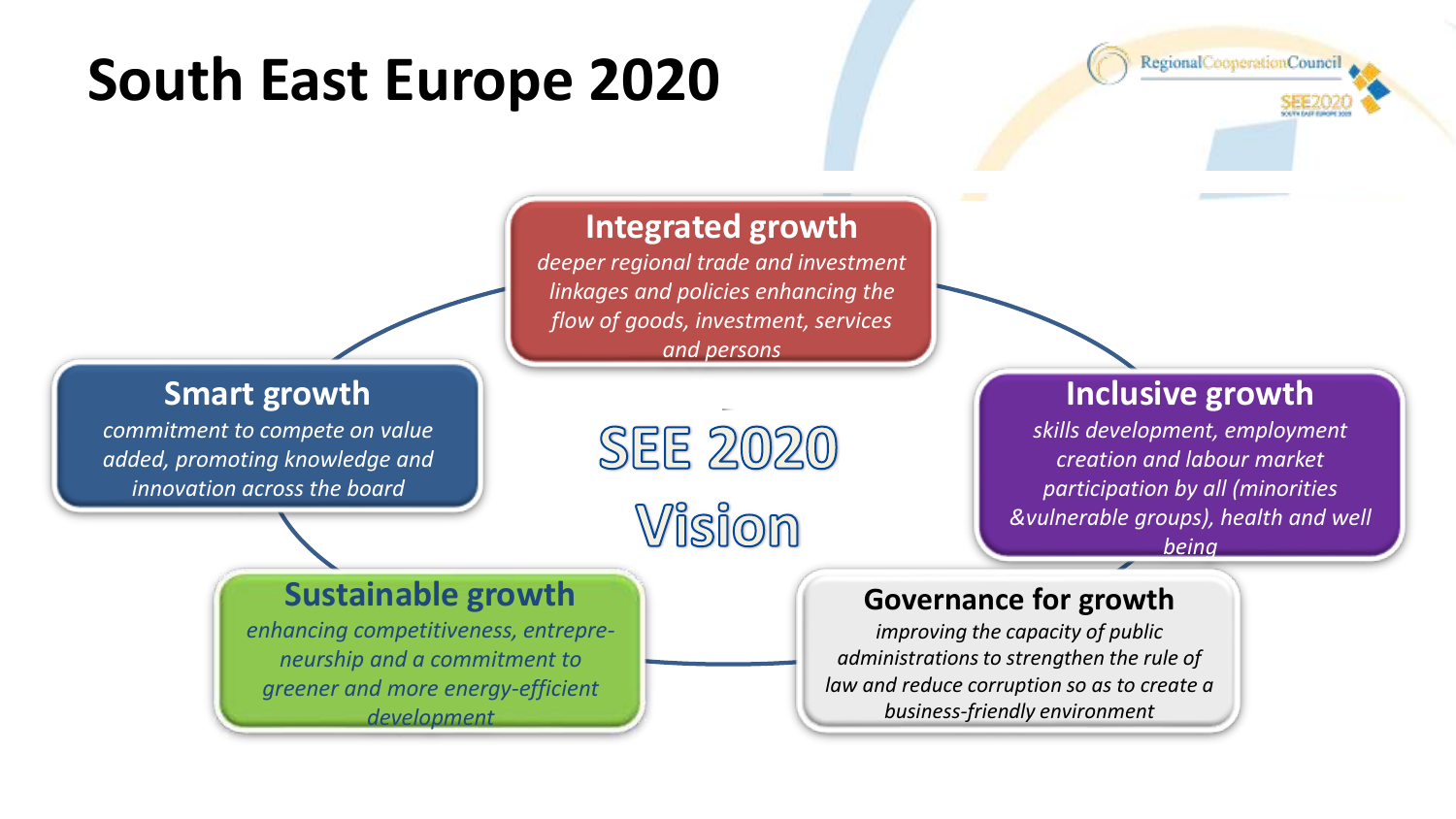



- Strengthen and promote universal health care
- Improve intersectoral governance in health sector
- •Harmonise cross border health legislation
- Strengthen human resources for health through bilateral and multilateral agreements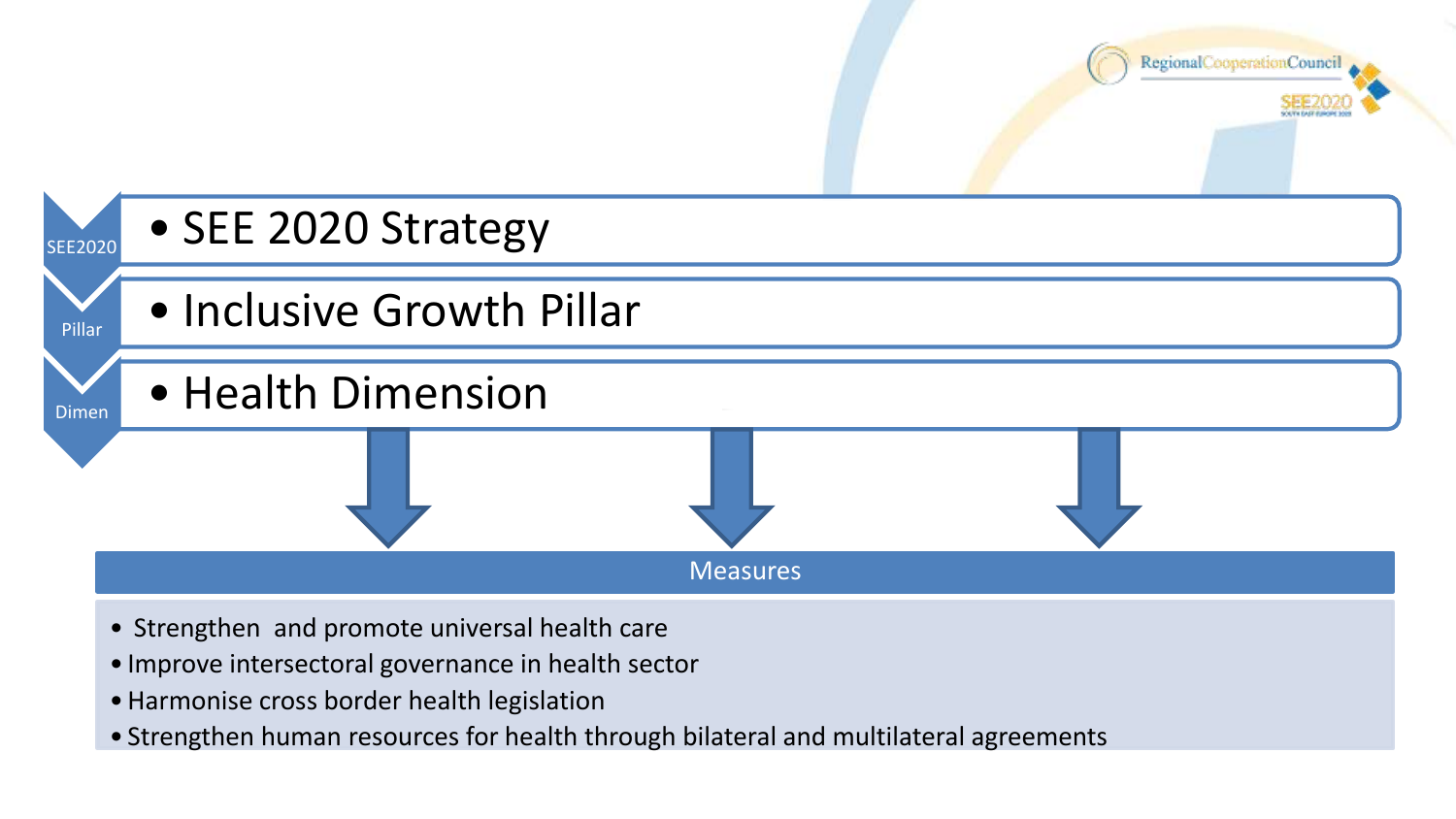

### **SEE2020 Governing Structure**

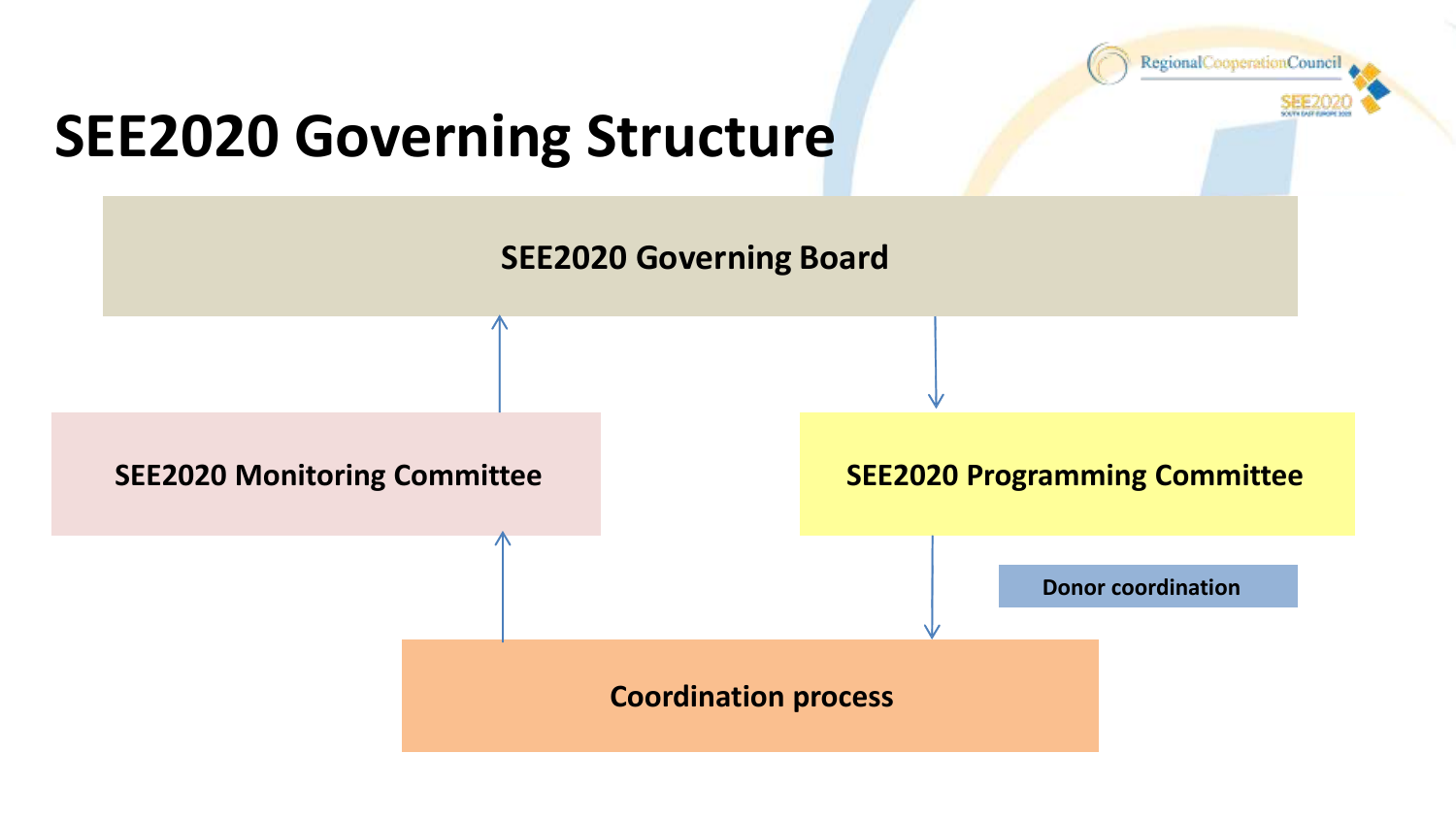

### **SEE2020 Programming process**

- composition: SEE2020 coordinators and National IPA coordinators
- start of programming cycle: June 2015;
- preparation phase: June 2015 March 2016;
- two meetings of the programming committee took place;

• **result: SEE 2020 Programming document 2016 – 2018 adopted**.

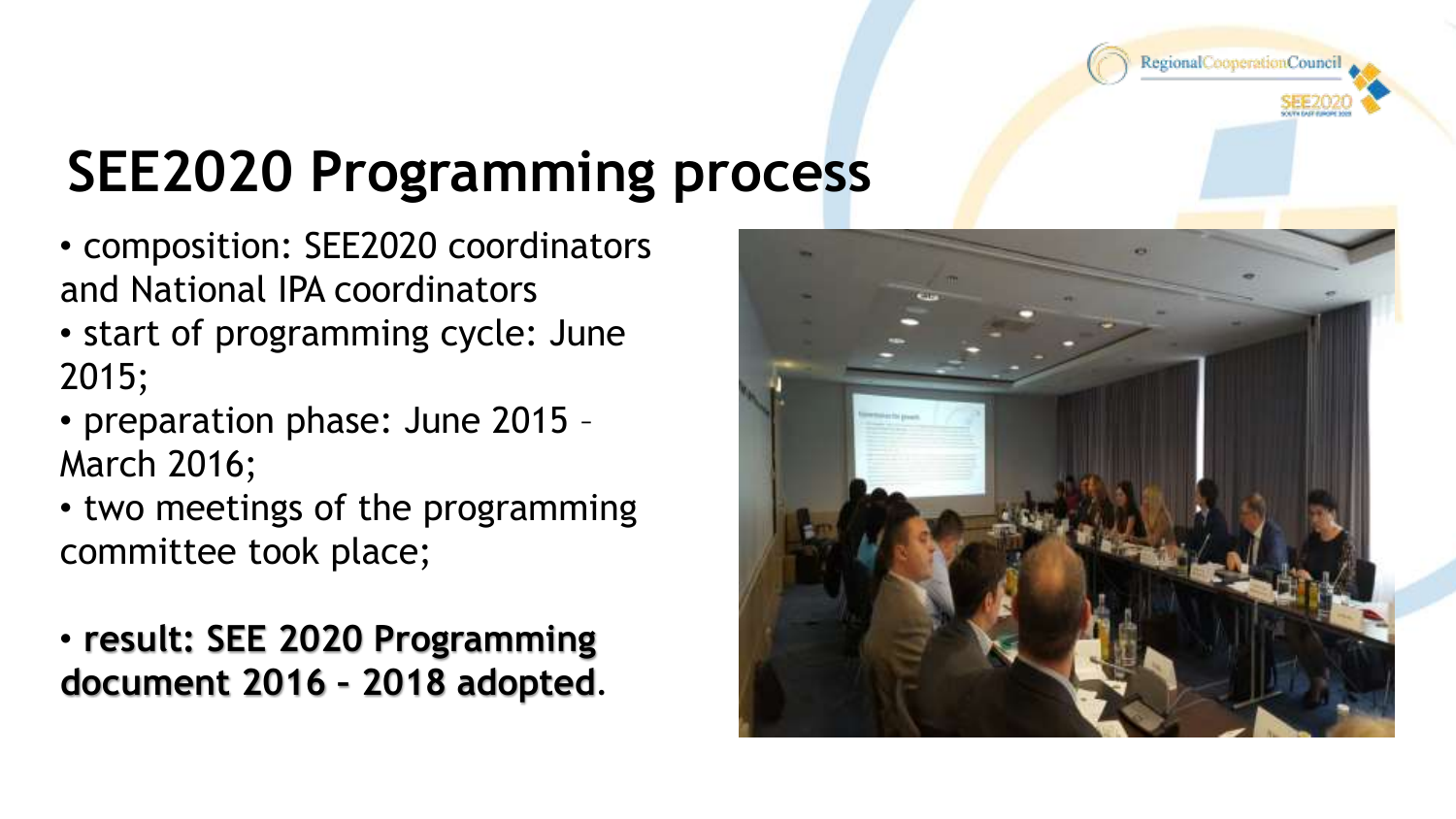

## **SEE2020 Monitoring process**

- Established structure Monitoring Committee comprised of statistical offices and SEE2020 coordinators
- Decreased number of indicators (from more than 300 to less than 160 quantitative indicators collected);
- Improved coordination with national and regional coordinators facilitated process through SEE2020 coordinators.
- **Data on perception based indicators collected through Balkan Barometer** (public and business sentiment)
- **Next few slides feature tables on data collection per economy on health** expenditure and slide on public perception from Balkan Barometer related to health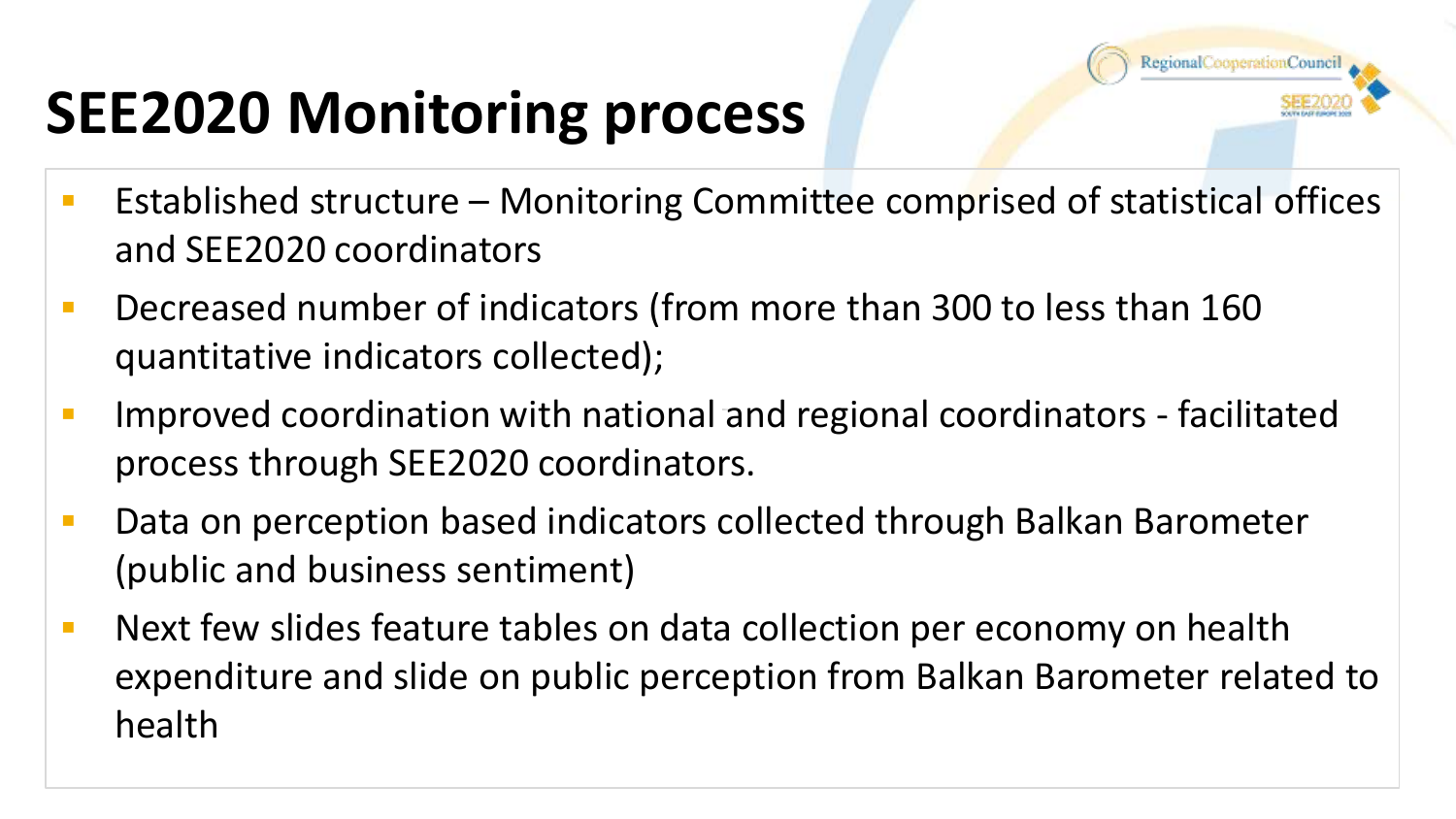#### **Data collection 2015 - Albania**



| <b>Dimension: Health</b> |                                                                            |                                                                                                                                                                                                                                                                                   |      |      |      |      |      |      |                      |                                                                   |
|--------------------------|----------------------------------------------------------------------------|-----------------------------------------------------------------------------------------------------------------------------------------------------------------------------------------------------------------------------------------------------------------------------------|------|------|------|------|------|------|----------------------|-------------------------------------------------------------------|
|                          | Indicator                                                                  | Description of indicator                                                                                                                                                                                                                                                          | 2010 | 2011 | 2012 | 2013 | 2014 | 2015 |                      | Source Comments                                                   |
| 53                       | Health insurance<br>coverage (% of<br>population)                          | Coverage for health care is defined as the share of the<br>population receiving a core set of health care goods and services<br>under public programmes and through private health insurance<br>Source: Statistical office, Ministry of health                                    |      |      |      |      |      |      |                      |                                                                   |
| 54                       | coverage under<br>public<br>programmes (%<br>of population)                | Health insurance Coverage for health care is defined as the share of the<br>population receiving a core set of health care goods and services<br>under public programmes of health insurance.<br>Source: Statistical office, Ministry of health                                   |      |      |      |      |      |      | Min.of<br>Health     |                                                                   |
| 55                       | Public sector<br>health<br>expenditures as<br>% of<br><b>GDP</b>           | It covers the provision of health services (preventive and<br>curative), family planning activities, nutrition activities, and<br>emergency aid designated for health but does not include<br>provision of water and sanitation<br>Source: Statistical office, Ministry of health | 3.41 | 3.23 | 3.30 | 3.23 | 3.27 |      | <b>INSTAT Public</b> | expenditure<br>Min.Fin on Health<br>(by COFOG)<br>as % of<br>GDP. |
|                          | Expenditure on<br>prevention as<br>share of total<br>health<br>expenditure | It covers the provision of health services on prevention activities<br>only, NOT curative.<br>Source: Statistical office, Ministry of health                                                                                                                                      |      |      |      |      |      |      | Min.of<br>Health     |                                                                   |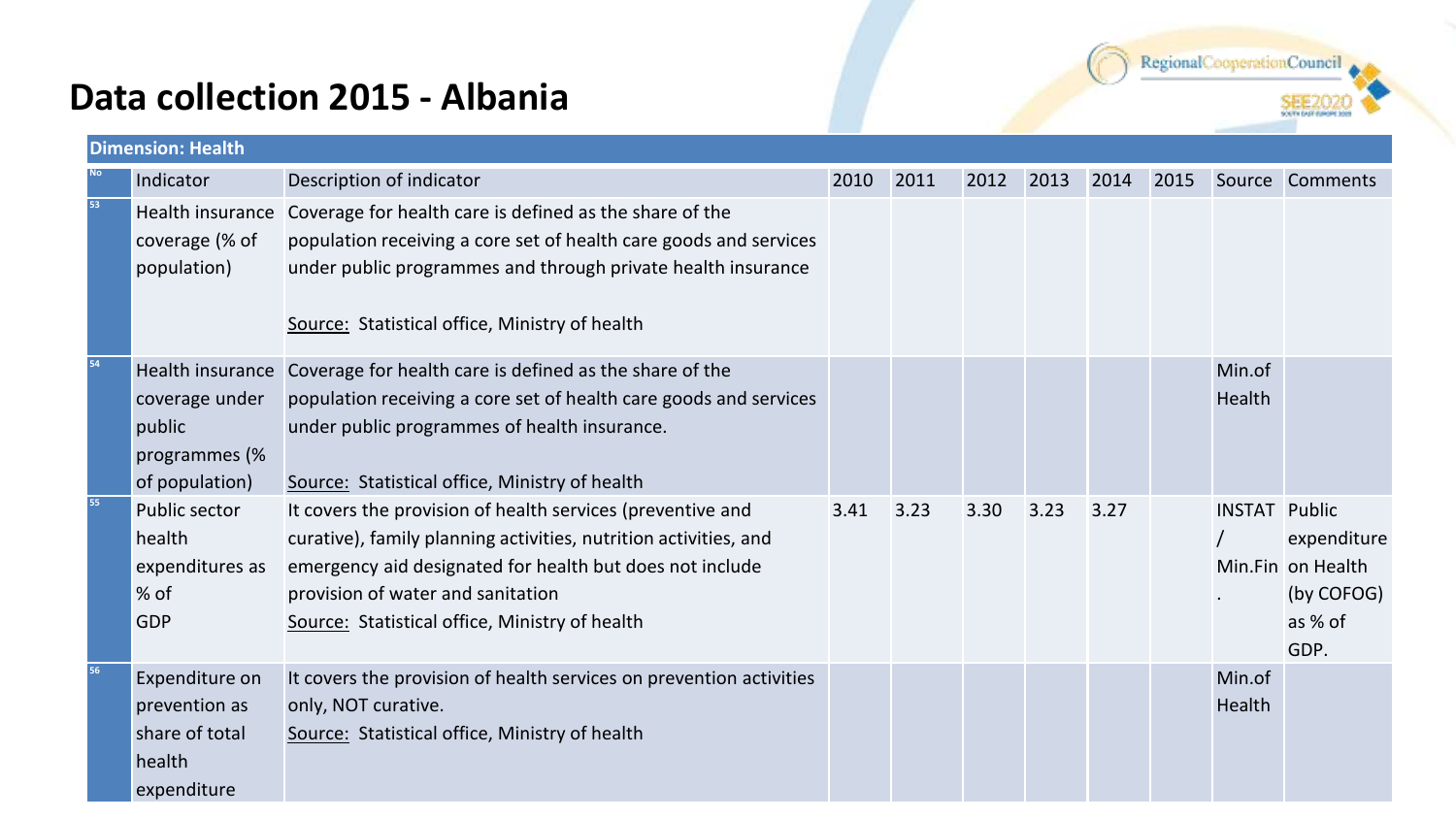## **Data collection 2015 - BiH**

|           | <b>Dimension: Health</b>                                          |                                                                                                                                                                                                                                                                                   |      |      |      |      |      |      |                                |                                           |
|-----------|-------------------------------------------------------------------|-----------------------------------------------------------------------------------------------------------------------------------------------------------------------------------------------------------------------------------------------------------------------------------|------|------|------|------|------|------|--------------------------------|-------------------------------------------|
| <b>No</b> | Indicator                                                         | Description of indicator                                                                                                                                                                                                                                                          | 2010 | 2011 | 2012 | 2013 | 2014 | 2015 | Source                         | Comments                                  |
| 53        | coverage (% of<br>population)                                     | Health insurance Coverage for health care is defined as the share of the<br>population receiving a core set of health care goods and services<br>under public programmes and through private health insurance<br>Source: Statistical office, Ministry of health                   |      |      |      |      |      |      |                                | BiH does not<br>have these<br>data        |
| 54        | coverage under<br>public<br>programmes (%<br>of population)       | Health insurance Coverage for health care is defined as the share of the<br>population receiving a core set of health care goods and services<br>under public programmes of health insurance.<br>Source: Statistical office, Ministry of health                                   |      |      |      |      |      |      |                                | <b>BiH does not</b><br>have these<br>data |
| 55        | Public sector<br>health<br>expenditures as<br>∣% of<br><b>GDP</b> | It covers the provision of health services (preventive and<br>curative), family planning activities, nutrition activities, and<br>emergency aid designated for health but does not include<br>provision of water and sanitation<br>Source: Statistical office, Ministry of health | 6,35 | 6,55 | 6,69 | 6,65 | n/a  | n/a  | BHAS,<br>NHA for<br><b>BiH</b> |                                           |
| 56        | Expenditure on<br>prevention as<br>share of total<br>health       | It covers the provision of health services on prevention activities 0,14<br>only, NOT curative.<br>Source: Statistical office, Ministry of health                                                                                                                                 |      | 0,13 | 0,16 | 0,16 | n/a  | n/a  | BHAS,<br>NHA for<br><b>BiH</b> |                                           |

expenditure

RegionalCooperationCouncil

**SOUTH CAST BUNCH**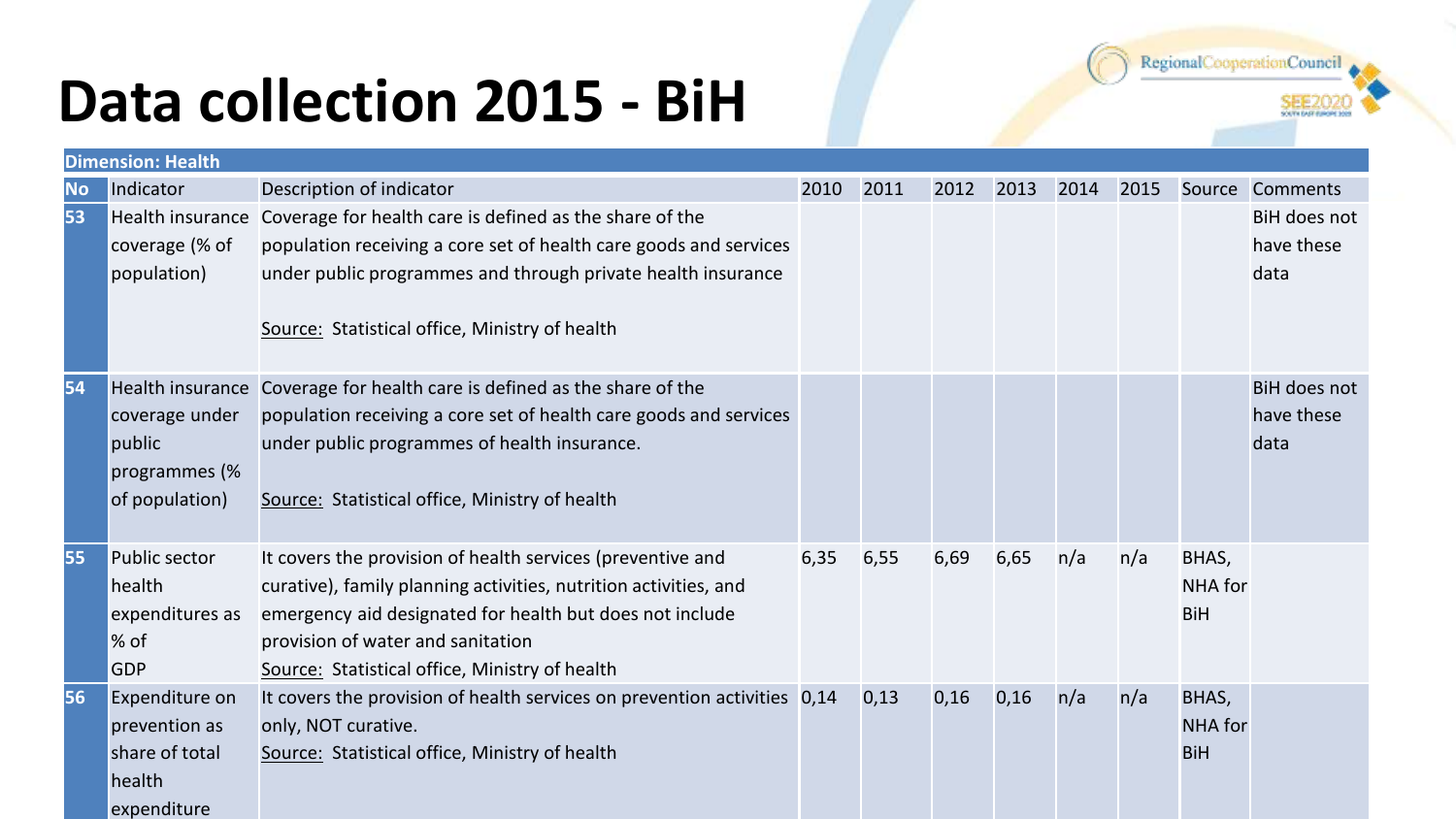### **Data collection 2015 - Montenegro**

RegionalCooperationCouncil

| <b>Dimension: Health</b> |                |                                                                          |      |      |  |  |  |  |  |                                     |
|--------------------------|----------------|--------------------------------------------------------------------------|------|------|--|--|--|--|--|-------------------------------------|
| <b>No</b>                | Indicator      | Description of indicator                                                 | 2010 | 2011 |  |  |  |  |  | 2012 2013 2014 2015 Source Comments |
| 53                       | Health         | Coverage for health care is defined as the share of the                  |      |      |  |  |  |  |  |                                     |
|                          | insurance      | population receiving a core set of health care goods and                 |      |      |  |  |  |  |  |                                     |
|                          | coverage (% of | services under public programmes and through private                     |      |      |  |  |  |  |  |                                     |
|                          | population)    | health insurance                                                         |      |      |  |  |  |  |  |                                     |
|                          |                | Source: Statistical office, Ministry of health                           |      |      |  |  |  |  |  |                                     |
|                          |                |                                                                          |      |      |  |  |  |  |  |                                     |
| 54                       | <b>Health</b>  | Coverage for health care is defined as the share of the                  |      |      |  |  |  |  |  |                                     |
|                          | insurance      | population receiving a core set of health care goods and                 |      |      |  |  |  |  |  |                                     |
|                          |                | coverage under services under public programmes of health insurance.     |      |      |  |  |  |  |  |                                     |
|                          | public         |                                                                          |      |      |  |  |  |  |  |                                     |
|                          |                | programmes (% Source: Statistical office, Ministry of health             |      |      |  |  |  |  |  |                                     |
|                          | of population) |                                                                          |      |      |  |  |  |  |  |                                     |
| 55                       | Public sector  | It covers the provision of health services (preventive and               |      |      |  |  |  |  |  |                                     |
|                          | health         | curative), family planning activities, nutrition activities, and         |      |      |  |  |  |  |  |                                     |
|                          |                | expenditures as emergency aid designated for health but does not include |      |      |  |  |  |  |  |                                     |
|                          | $%$ of         | provision of water and sanitation                                        |      |      |  |  |  |  |  |                                     |
|                          | <b>GDP</b>     | Source: Statistical office, Ministry of health                           |      |      |  |  |  |  |  |                                     |
| 56                       | Expenditure on | It covers the provision of health services on prevention                 |      |      |  |  |  |  |  |                                     |
|                          | prevention as  | activities only, NOT curative.                                           |      |      |  |  |  |  |  |                                     |
|                          | share of total | Source: Statistical office, Ministry of health                           |      |      |  |  |  |  |  |                                     |
|                          | health         |                                                                          |      |      |  |  |  |  |  |                                     |
|                          | expenditure    |                                                                          |      |      |  |  |  |  |  |                                     |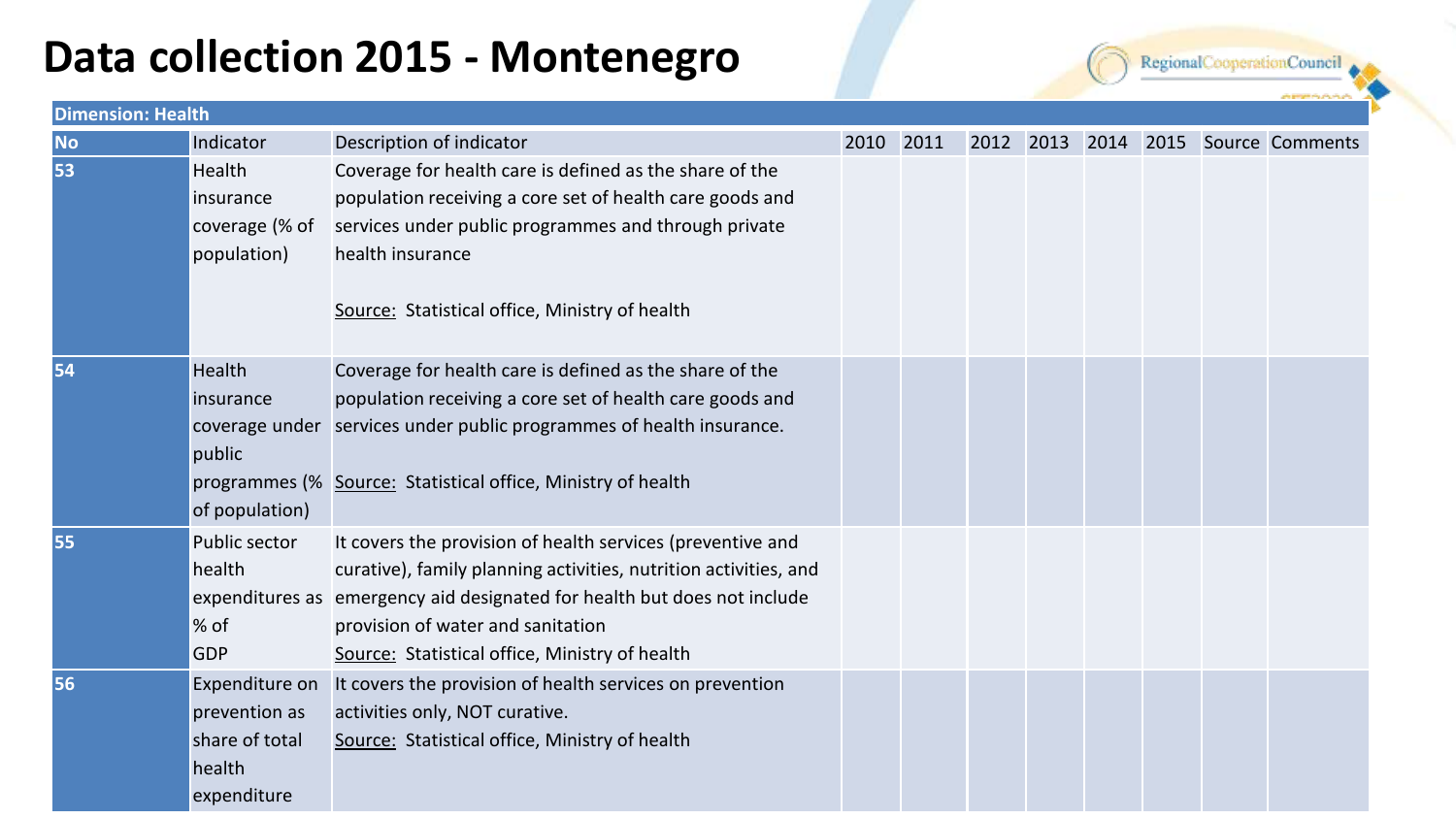# **Data Collection 2015 – The Former Yugoslav Republic of Macedonia**

| . . |  |  |                        |  |
|-----|--|--|------------------------|--|
|     |  |  | ちゃちゃんしょんしょ             |  |
|     |  |  | SOUTH EAST BUNDER 3009 |  |

| <b>Dimension: Health</b> |                                                              |                                                                                                                                                                                                                                                                                   |      |      |      |      |      |      |                                                                      |                 |
|--------------------------|--------------------------------------------------------------|-----------------------------------------------------------------------------------------------------------------------------------------------------------------------------------------------------------------------------------------------------------------------------------|------|------|------|------|------|------|----------------------------------------------------------------------|-----------------|
| <b>No</b>                | Indicator                                                    | Description of indicator                                                                                                                                                                                                                                                          | 2010 | 2011 | 2012 | 2013 | 2014 | 2015 |                                                                      | Source Comments |
| 53                       | coverage (% of<br>population)                                | Health insurance Coverage for health care is defined as the share of the<br>population receiving a core set of health care goods and services<br>under public programmes and through private health insurance<br>Source: Statistical office, Ministry of health                   | 92.7 | 89.2 | 84.7 | 86.5 | 86.6 |      |                                                                      | 92.7            |
| 54                       | coverage under<br>public<br>programmes (%<br>of population)  | Health insurance Coverage for health care is defined as the share of the<br>population receiving a core set of health care goods and services<br>under public programmes of health insurance.<br>Source: Statistical office, Ministry of health                                   | 92.7 | 89.2 | 84.7 | 86.5 | 86.6 |      | <b>HIFM</b><br>annual<br>reports<br>and<br>Statisti<br>cal<br>office | 92.7            |
| 55                       | Public sector<br>health<br>expenditures as<br>$\%$ of<br>GDP | It covers the provision of health services (preventive and<br>curative), family planning activities, nutrition activities, and<br>emergency aid designated for health but does not include<br>provision of water and sanitation<br>Source: Statistical office, Ministry of health | 4,3% | 4,3% | 4,4% | 4.2% | 4.1% |      | <b>WHO</b><br>health<br>data                                         | 4,3%            |
| 56                       | Expenditure on<br>prevention as<br>share of total<br>health  | It covers the provision of health services on prevention activities<br>only, NOT curative.<br>Source: Statistical office, Ministry of health                                                                                                                                      |      |      |      |      |      |      | <b>HIFM</b><br>annual<br>reports                                     |                 |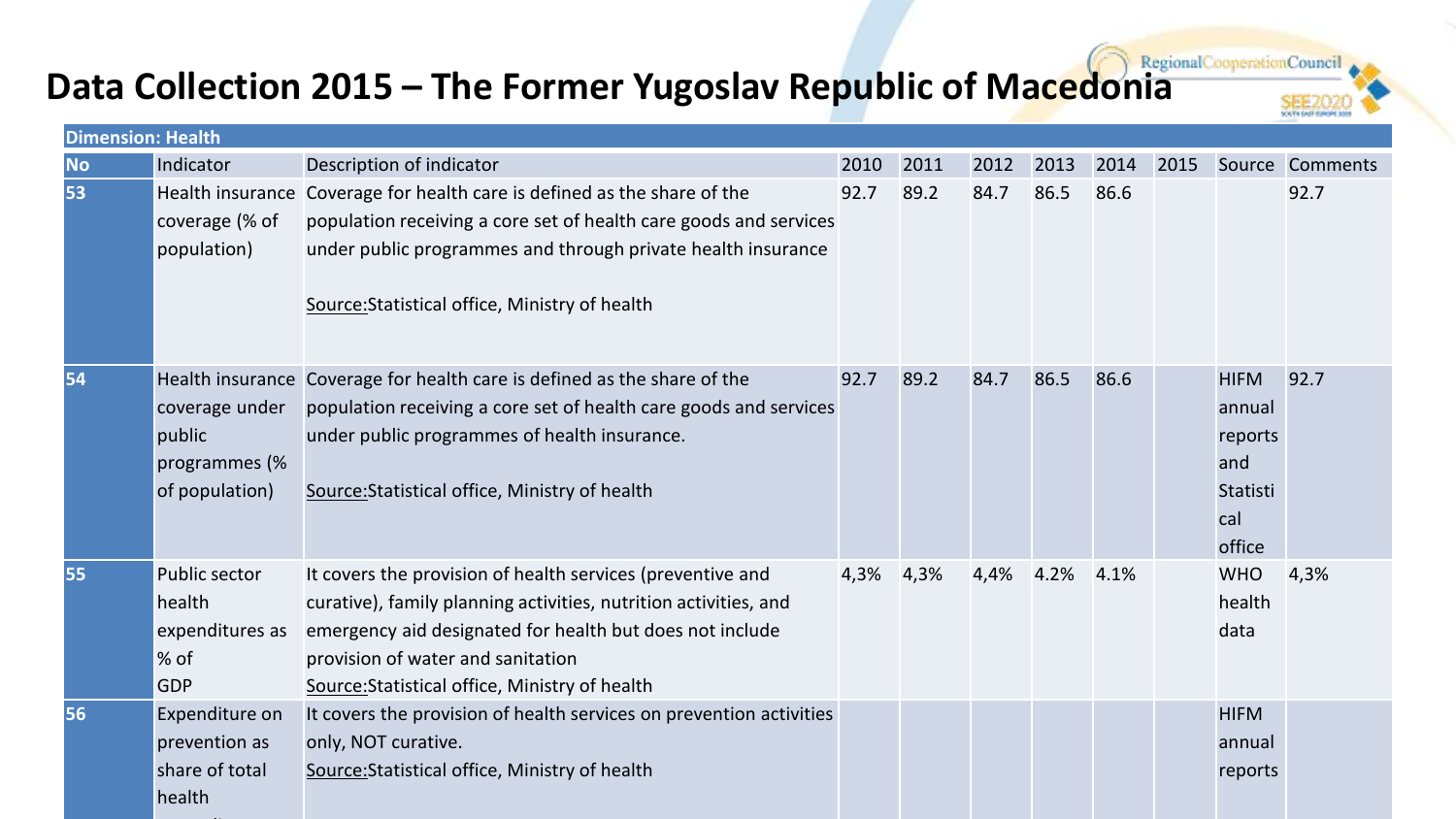#### **Data Collection 2015 - Serbia**

| RegionalCooperationCounci |  |  |
|---------------------------|--|--|
|                           |  |  |

**SEE2020** 

|    | Dimension: Health                                                               |                                                                                                                                                                                                                                                                                                     |       |      |      |      |      |      |                               |                                                                                                                         |
|----|---------------------------------------------------------------------------------|-----------------------------------------------------------------------------------------------------------------------------------------------------------------------------------------------------------------------------------------------------------------------------------------------------|-------|------|------|------|------|------|-------------------------------|-------------------------------------------------------------------------------------------------------------------------|
| No | Indicator                                                                       | Description of indicator                                                                                                                                                                                                                                                                            | 2010  | 2011 | 2012 | 2013 | 2014 | 2015 | Source                        | Comments                                                                                                                |
| 53 | Health insurance<br>coverage (% of<br>population)                               | Coverage for health care is defined as the share of the population<br>receiving a core set of health care goods and services under public<br>programmes and through private health insurance<br>Source: Statistical office, Ministry of health                                                      | N/A   | N/A  | N/A  | N/A  | N/A  | N/A  |                               | Precise data on<br>percentage of<br>the population<br>that has only<br>private health<br>insurance can't<br>be obtained |
| 54 | Health insurance<br>coverage under<br>public<br>programmes (% of<br>population) | Coverage for health care is defined as the share of the population<br>receiving a core set of health care goods and services under public<br>programmes of health insurance.<br>Source: Statistical office, Ministry of health                                                                      | 93.9  | 94.7 | 95.8 | 96.7 | 97.3 | 97.4 | c Fond<br>for<br>Health<br>ce | Republi Percentage of<br>population<br>that have<br>valid health<br>Insuran insurance<br>documents                      |
| 55 | <b>Public sector</b><br>health<br>of<br><b>GDP</b>                              | It covers the provision of health services (preventive and<br>expenditures as % curative), family planning activities, nutrition activities, and<br>emergency aid designated for health but does not include provision<br>of water and sanitation<br>Source: Statistical office, Ministry of health | 10.7  | 10.3 | 10.6 | 10.6 | N/A  | N/A  | <b>WB</b>                     |                                                                                                                         |
| 56 | Expenditure on<br>provention as                                                 | It covers the provision of health services on prevention activities<br>only NOT curative                                                                                                                                                                                                            | 14.75 | 8.72 | 19.5 | 15.9 | 8.6  | 8.1  | State<br>$R_{\text{II}}$ dnat |                                                                                                                         |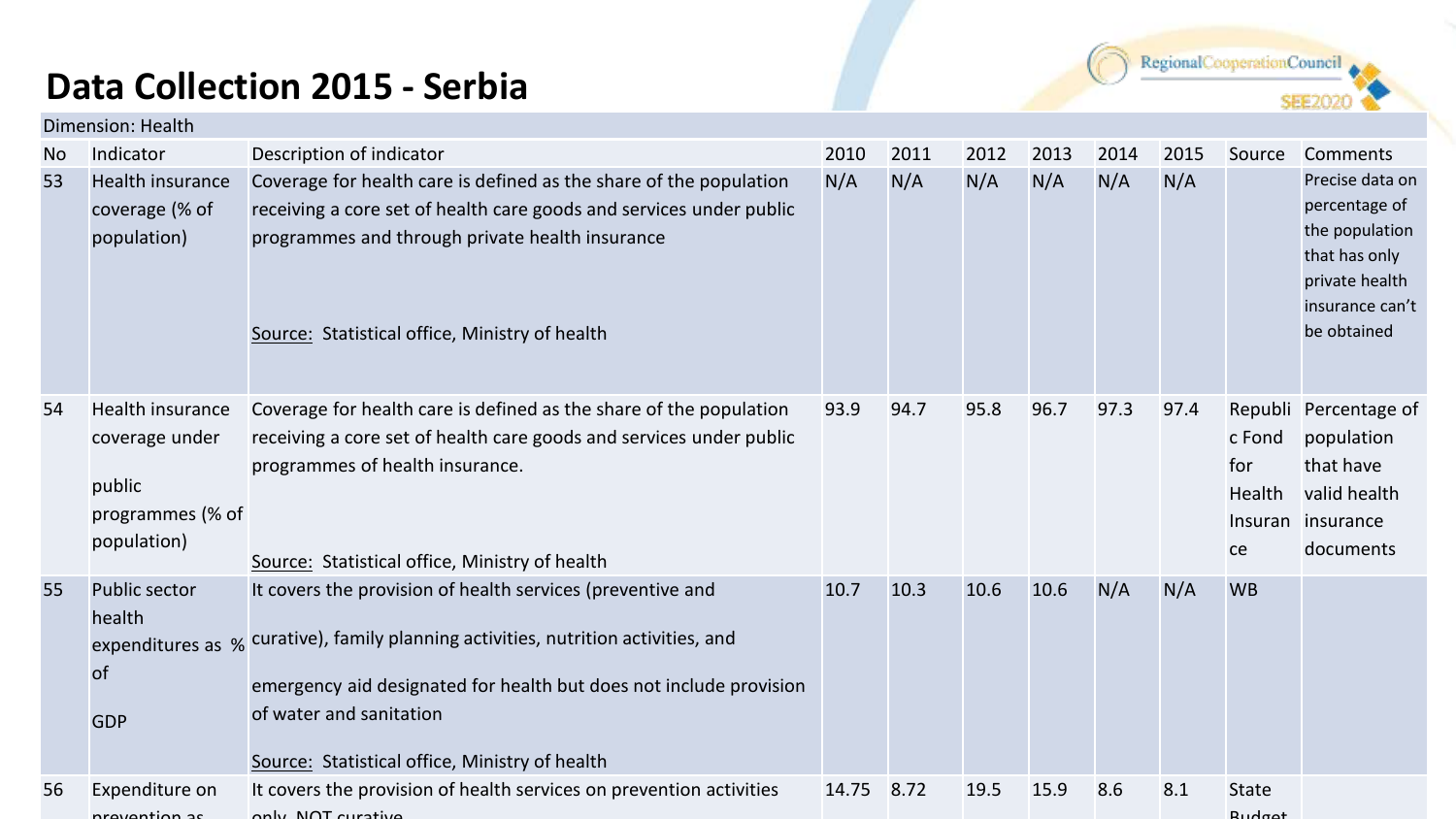

- Politicians at national level
- Politicians at local level
- $P<sub>olice</sub>$
- Officials awarding public tenders
- Officials issuing building permits
- People working in the education sector
- I don't know/refuse to answer
- People working in the public health sector
- People working in judicial services
- Inspectors (health construction food quality sanitary control and licensing)

RegionalCooperationCouncil

- People working in the customs service
- Officials issuing business permits
- **Other**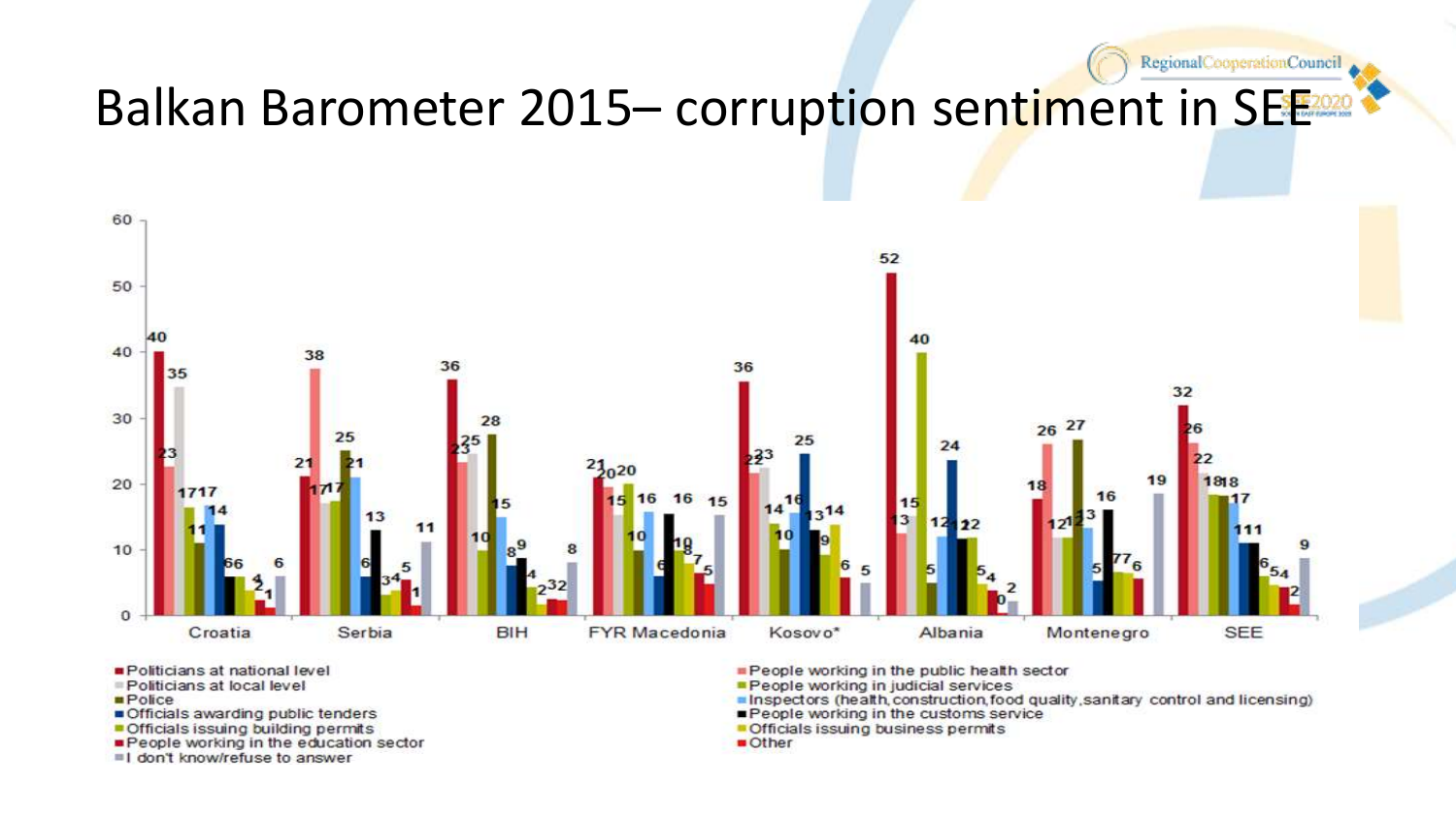

### **SEE 2020 through the "flagship" approach**

The Programming of the SEE 2020 implementation through flagships anchored in the following :

- priorities and measures defined in the SEE 2020 Strategy.
- political commitments, socio-economic developments in the economies concerned (and the EU),
- maturity of regional cooperation in different policy areas and most importantly the funding realities.

"Having to do more with less"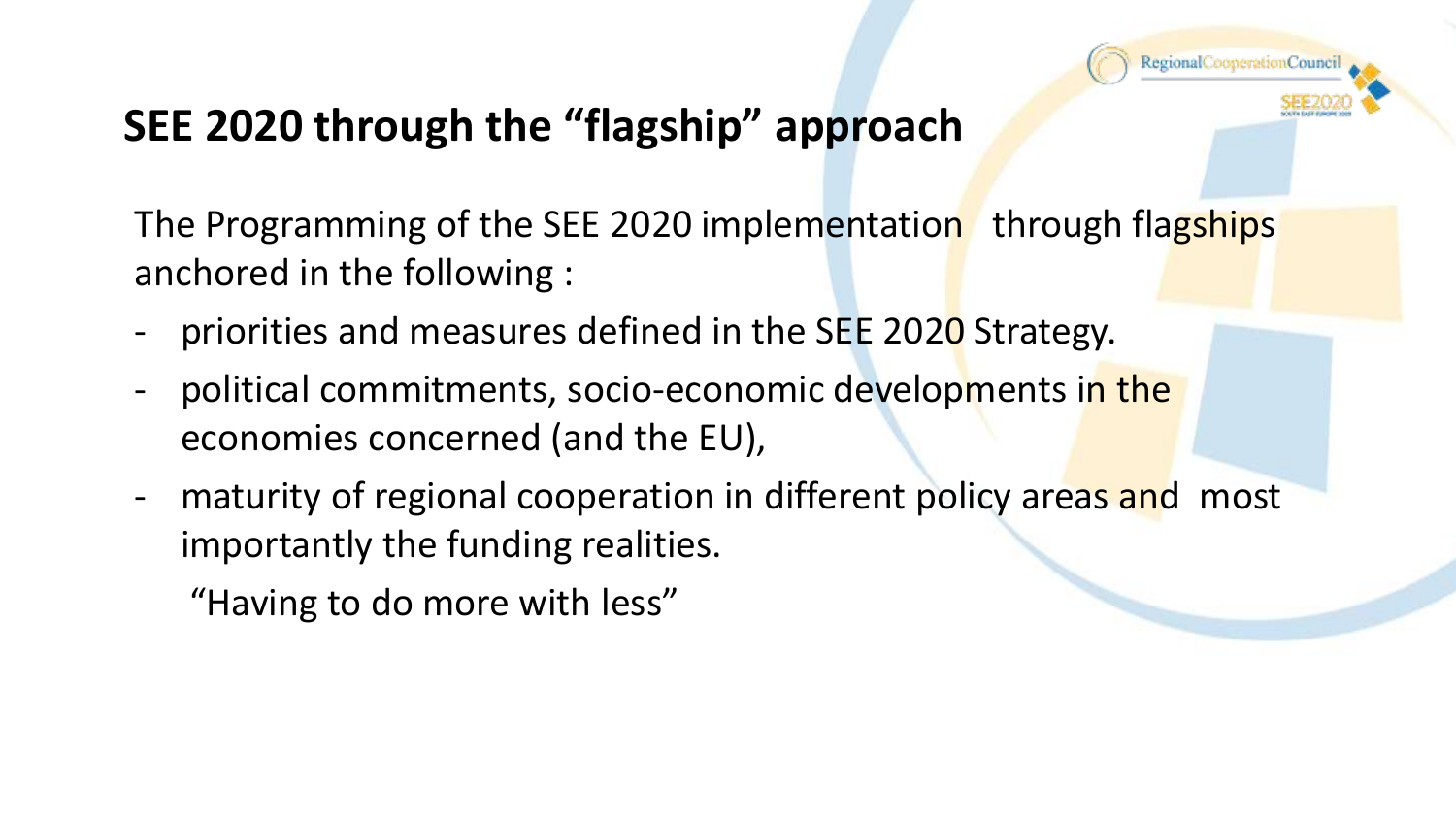### **SEE 2020 through the "flagship" approach**



RegionalCooperationCouncil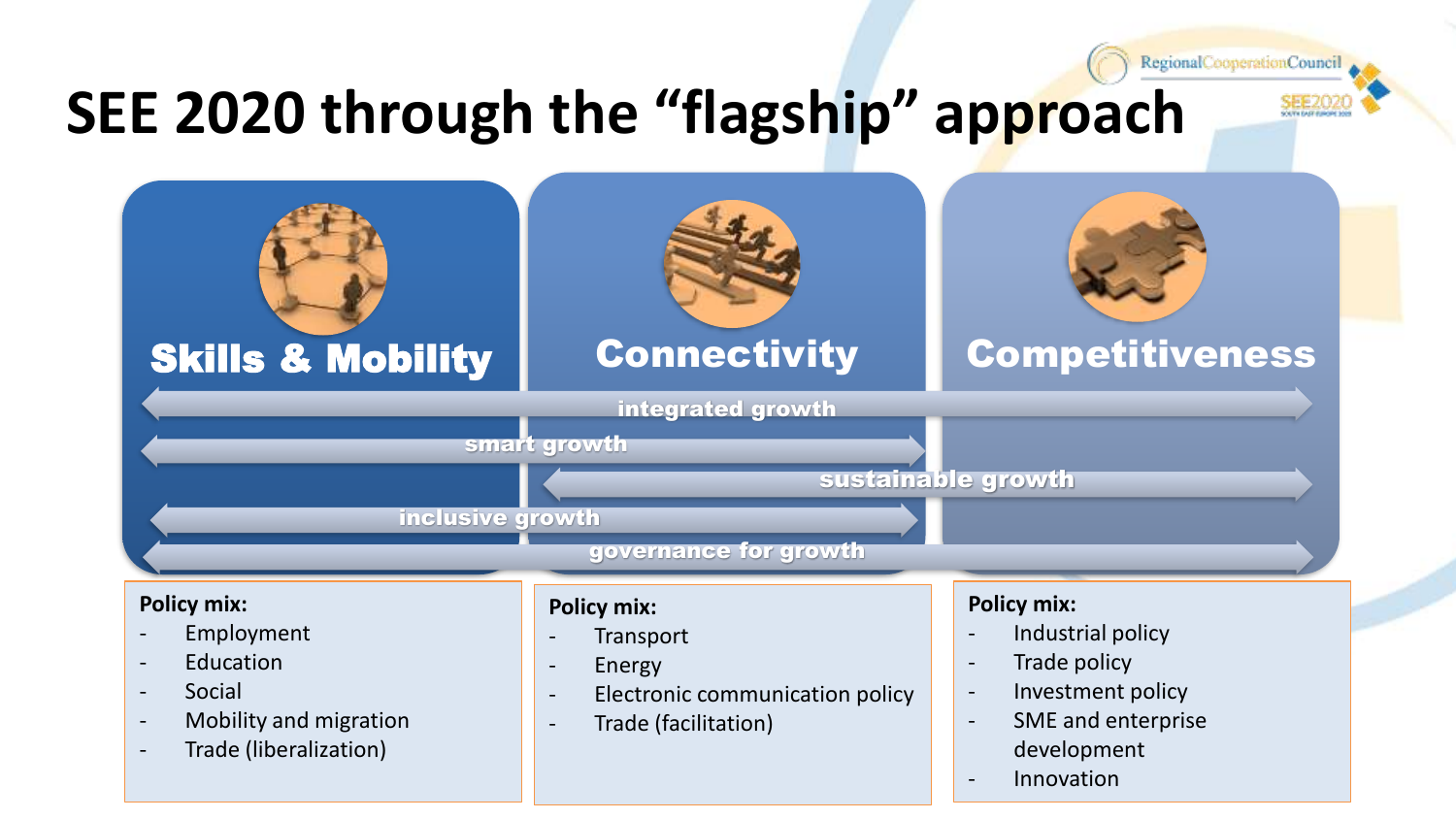**SHIPPING COOPERATE** 

The Regional Cooperation Council promotes mutual cooperation and European and Euro-Atlantic integration of South East Europe in order to inspire development in the region to benefit its people

#### **GRANTS**

2nd Call for proposals for the implementation of the RCC's Grant Work Programme: "Support of the promotion and enhancement of the SEE 2020 Strategy" (Ref.no.CfP02/2016)

Published 18.04.2016 Deadline 20.06.2016

The Regional Cooperation Council Secretariat (RCC) is seeking proposals for the implementation of the South East Europe (SEE) 2020 Strategy in the SEE region with financial assistance from the RCC Small Grants Instrument. The Call for proposals will be in the total amount of 300.000 EUR. The duration of the project proposal under this Call for proposals is estimated to 6 months. This is a restricted Call for Proposals, two-tier process where in first instance applicants submit their Concept Notes accompanied with the Declaration and the registration related documentation for eligibility check reasons by 16 May 2016. The pre-selected applicants will be invited to submit a Full Application Form by 20 June 2016. The applicants with Full Applications provisionally selected, will undergo a detailed eligibility check, based on the supporting documents submitted. The full Guidelines for applicants and all relevant documents are available for download below:

#### Guidelines for applicants

1. For the submission of concept notes (by 16 May 2016):





**W** Tweet

RegionalCooperationCounci

 $f$  Share  $< 80$ 

Bosnia and Herzegovina Test:

+387 33 561 700